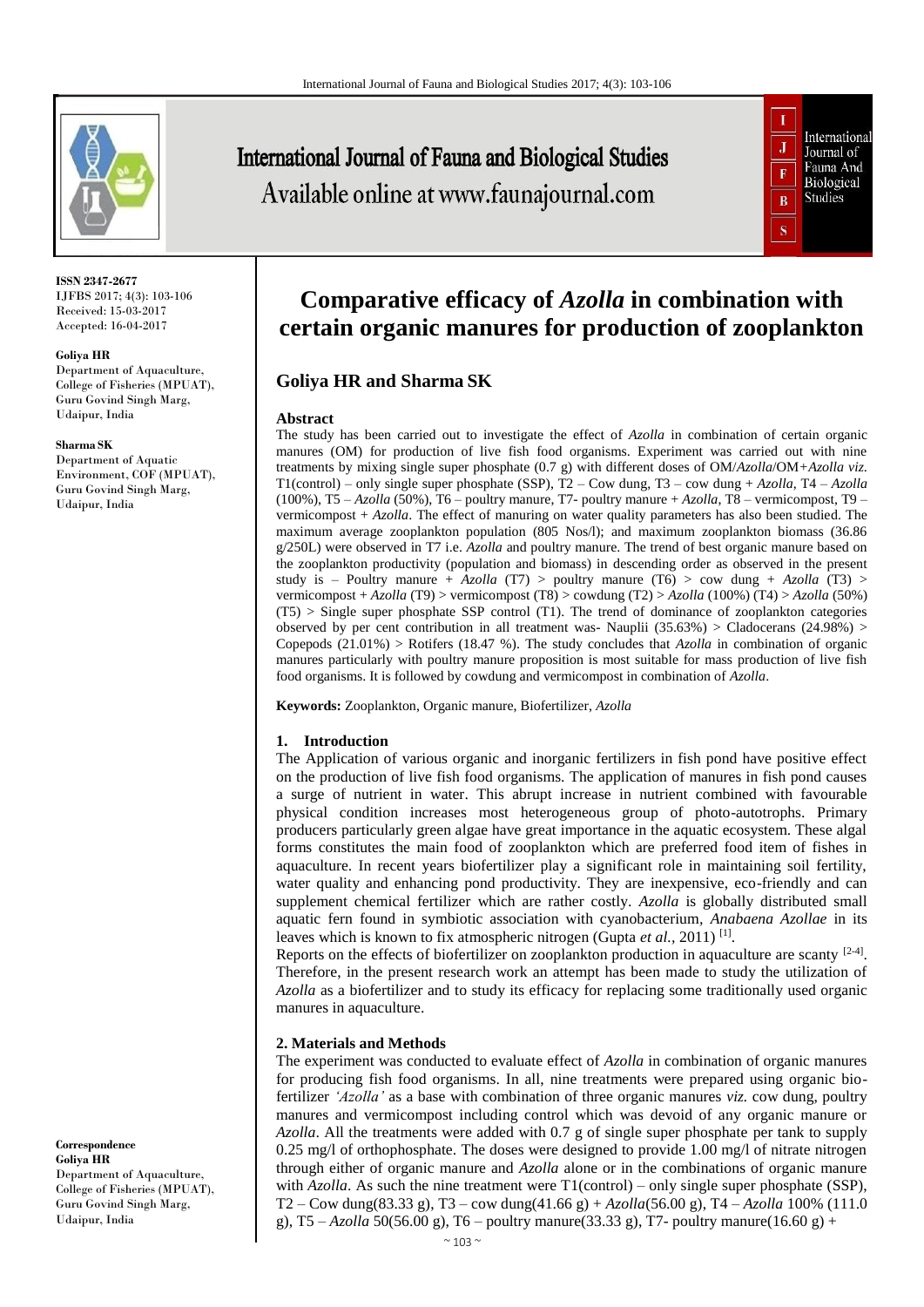*Azolla*(56.00 g), T8 – vermicompost(50.00 g), T9 – vermicompost  $(25.00 \text{ g}) + Azolla (56.00 \text{ g})$ . The experiment was conducted in rectangular FRP tanks containing 500 l ground water, kept indoor. There were three replication for each treatment including control. The duration of experiment was six weeks. The evaluation of different water quality parameters and zooplankton analysis were carried out following Trivedi et al. (1987)<sup>[5]</sup>.

# **3. Results and Discussion**

# **3.1 Water Quality**

The minimum and maximum values of water quality parameters in different treatments were: air temperature: 28.50 – 34.40 °C; water temperature: 24.50 – 31.00 °C; pH: 8.00 – 8.80; EC: 710 - 1180 µS/cm; dissolved oxygen: 3.80 – 6.80 mg/l; nitrate nitrogen: 0.60–1.10 mg/l and orthophosphate concentration was 0.05 – 0.13 mg/l. The electrical conductivity (EC), dissolved oxygen, nitrate nitrogen and orthophosphate were found significantly favourable for zooplankton production.

### **3.2 Zooplankton**

The total zooplankton population (Nos/l) produced during the experimental period in different treatments are shown in Figure 1. The minimum zooplankton population was observed in T1 (control) i.e. 90 Nos/l in  $1<sup>st</sup>$  week. Whereas, the maximum zooplankton population was observed in T7 i.e. 1350 Nos/l during the  $6<sup>th</sup>$  week. The trend of zooplankton population from maximum to minimum with their average Nos/l can be written as T7 (805) > T6 (769) > T3 (594) > T9  $(578) > T8$   $(531.50) > T2$   $(522) > T4$   $(475) > T5$   $(387) > T1$ (255) indicating that the poultry manure in combination of *Azolla* resulted as best organic manure to produce maximum total number of zooplankton*.* The statistical analysis of zooplankton population indicate significant results ( $P < 0.05$ ) with a critical difference  $(CD = 54.210)$  between control and other treatments. However, a non-significant difference was also noted between T2, T4 and T8. Similarly a non-significant difference was seen between T3 and T9. Interestingly the treatment T6 and T7 produced maximum number of zooplankton with a non-significant difference between the two (*P*<0.05).

### **3.3 Zooplankton Biomass**

The total zooplankton biomass in 250 l, produced during the experimental period in different treatments are shown in Table 1. The minimum zooplankton biomass was observed in T1 (control) i.e.  $4.122$  g (week  $1<sup>st</sup>$ ) whereas, the maximum zooplankton biomass was observed in T7 i.e.  $61.83$  g after  $6<sup>th</sup>$ week. The maximum total biomass of zooplankton harvested in 6 weeks was 221.18g in T7 i.e. *Azolla* + Poultry manure. However, the minimum of total zooplankton biomass was 70.00g harvested in T1 i.e. control. The trend of zooplankton biomass from maximum to minimum with their average weekly biomass  $g/250$  l can be written as T7 (36.86) > T6  $(35.21) > T3 (27.20) > T9 (26.46) > T8 (24.34) > T2 (23.90)$  $>$  T4 (21.75)  $>$  T5 (17.72)  $>$  T1 (11.67). The statistical analysis of average zooplankton biomass indicates significant result ( $P<0.05$ ) and a significant critical difference (CD = 2.076) between treatments and their respective control.

### **3.4 Qualitative analysis of plankton and relative dominance**

The qualitative analysis of zooplankton was carried out for

the four categories of zooplankton *viz.* rotifers, cladoceran, copepods and their nauplii. The average values of four categories of zooplankton and their per cent distribution values are summarized and shown in Table 2. The result shows that the minimum and maximum numbers (Nos/l) of the four zooplankton groups were –rotifers 41.66 & 160.00, cladoceran 65.33 & 198.50, copepods 52.16 & 175.50 and nauplii 95.83 & 270.83 in T1 and T7 respectively. The results also indicate that over all there was maximum number of nauplii (35.63%) followed by cladocerans (24.98%), copepods (21.01%) and rotifers (18.47%).

In the present study combination of poultry manure and *Azolla* has emerged as the best organic manures in the production of zooplankton. Anon (1998) <sup>[6]</sup> stated nutrient content- N, P, K% in goat droppings which is higher than the NPK in cow dung, poultry manure, vermicompost. The rich nutrient content of poultry manure in combination of *Azolla* has obvious reasons for better result of plankton production in experimental water. These nutrient contents may enhance the survival and reproductive capability for the increased production of zooplankton in water.

Sharma (2010)  $^{[7]}$  reported higher zooplankton production (822.66 No/l) with poultry dropping compared to vermicompost and cowdung (755.16) in combination with Nualgai a commercial trace nutrient supplement.

Jana and Pal (1983)<sup>[8]</sup> revealed higher values of abundance of *Daphnia carinata* in mass culture experiment with the use of cow dung compared with other manures. Dhawan and Toor  $(1989)$ <sup>[9]</sup> recorded significantly better phytoplankton and zooplankton population in ponds receiving poultry droppings alone and in combination with cow dung. Balasubramanian and Kasturi bai (1994)<sup>[10]</sup> observed that concentrations of  $0.1$ – 0.3% biogas slurry is suitable for longer maintenance of algae and *Daphnia similis* in plankton culture system.

Use of vermicompost as organic manure in aquaculture is relatively new. In the present study it has been found that vermicompost has resulted in a better nutrient source as compared to cow dung, poultry manure and *Azolla* itself. Kaur and Ansal (2010)  $^{[11]}$  and Sharma (2010) <sup>[7]</sup> referred vermicompost as potential biological manure and found it to be more nutritious then farm yard manure and cow dung in terms of more carbon and phosphorus, less potassium and comparable nitrogen.

The pond fertilization and water quality parameters equally affect the plankton diversity and their production. In the present study the qualitative analysis of zooplankton was carried out for the four categories of zooplankton *viz* rotifers, cladoceran, copepods and their nauplii. The average values of the four categories of zooplankton and their per cent distribution values indicate that there was maximum number of Nauplii (34.76%) followed by rotifers (26.56 %), copepods  $(24.15%)$  and cladocerans  $(14.53%)$ . Palsaniya  $(2005)$ <sup>[12]</sup> observed cladocera (*Moina* sp.) as a dominating plankton group followed by nauplii and copepods (*Cyclops*) in plankton culture experiment using vermicompost and farm yard manure. In contrast to this Rahman and Hussain (2008)  $[13]$  found *Cyclops* (68.25% and 60.28% of total copepods) as the most dominant zooplankton among the four groups in plankton culture ponds. However, Similar to the research of present study Sharma (2010) found grate population and nauplii followed by three other plankton categories *viz*. rotifers, copepod and cladocerans.

Gupta *et al*,  $(2011)^{[1]}$  found a zooplankton population of 1609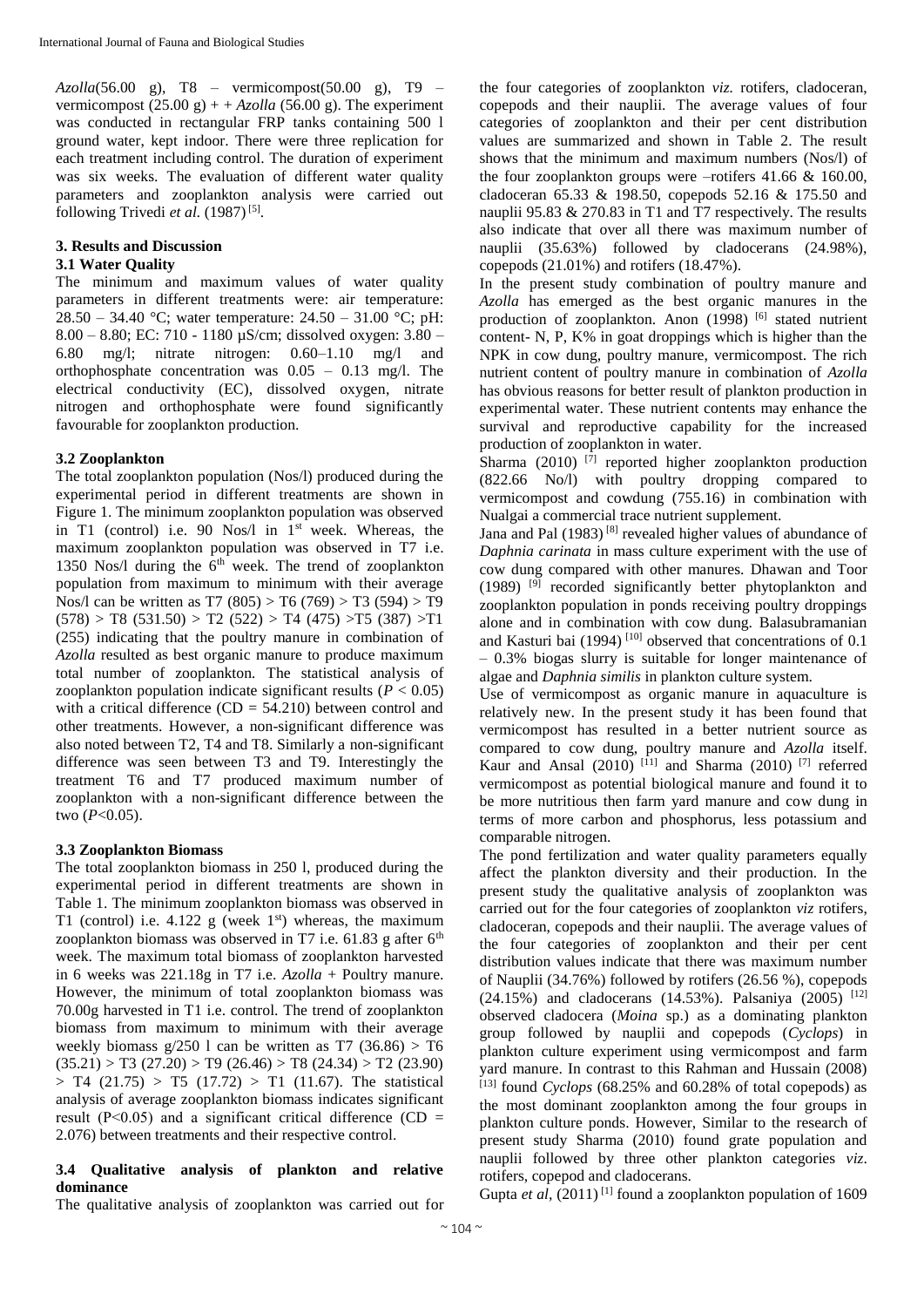no/l and 1250 no/l with 3.0 and 1.0 ml/l of *Azolla* supplementation application fortnight intervals during 28 days culture period. This has reveled significance *Azolla* in plankton production particularly Cyclops with a greater number in a mixed culture.

Thus, it is revealed from the present study that *Azolla* given better zooplankton production then SSP alone (control). However, it was further revealed that *Azolla* in combination of organic manure was more effective to produce zooplankton than the single dose of organic manure indicating release of greater amount of nitrogen favorable result with *Azolla* in weekly phased application. The manuring also suggests that the *Azolla* meal also serve as direct food for the plankton produced. Therefore the finding of present research work also suggest further line of research to evaluate the acceptability of finely powdered *Azolla* meal as direct food for the zooplankton in culture systems.



**Fig 1:** Total zooplankton nos/l produced in different treatments

|                   |       |              |       | Weeks | <b>Total biomass harvested</b> | Average |          |                      |
|-------------------|-------|--------------|-------|-------|--------------------------------|---------|----------|----------------------|
| <b>Treatments</b> | I     | $\mathbf{H}$ | Ш     | IV    | v                              | VI      | (g/tank) | bio mass<br>(g/tank) |
| $T_1$             | 4.12  | 6.87         | 10.30 | 13.74 | 17.17                          | 17.86   | 70.00    | 11.64                |
| T <sub>2</sub>    | 6.87  | 8.65         | 19.69 | 31.60 | 37.78                          | 38.83   | 143.43   | 23.90                |
| T <sub>3</sub>    | 7.55  | 12.36        | 21.30 | 33.66 | 42.55                          | 45.75   | 163.18   | 27.2                 |
| T <sub>4</sub>    | 6.18  | 8.93         | 14.42 | 22.67 | 38.47                          | 39.84   | 130.51   | 21.75                |
| T <sub>5</sub>    | 5.49  | 7.14         | 12.64 | 20.19 | 29.54                          | 31.32   | 106.33   | 17.72                |
| T <sub>6</sub>    | 10.30 | 15.80        | 27.20 | 42.59 | 55.78                          | 59.63   | 211.30   | 35.21                |
| T <sub>7</sub>    | 11.26 | 17.58        | 29.95 | 42.86 | 57.70                          | 61.83   | 221.18   | 36.86                |
| $T_8$             | 6.87  | 11.68        | 17.86 | 27.48 | 39.84                          | 41.32   | 146.05   | 24.34                |
| T <sub>9</sub>    | 8.65  | 13.05        | 18.55 | 28.16 | 44.38                          | 46.02   | 158.81   | 26.46                |
| CD                | 0.589 | 0.907        | 1.470 | 2.253 | 3.175                          | 3.342   | 11.739   | 2.076                |
| $CV\%$            | 4.59  | 4.66         | 4.49  | 4.49  | 4.59                           | 4.58    | 4.56     | 4.84                 |
| SEm <sub>±</sub>  | 0.198 | 0.305        | 0.495 | 0.758 | 1.069                          | 1.125   | 3.951    | 0.699                |

| <b>Table 1:</b> Total zooplankton biomass $(g/250)$ produced in different treatments |  |  |
|--------------------------------------------------------------------------------------|--|--|
|--------------------------------------------------------------------------------------|--|--|

**Table 2:** Average values (Nos/l) of different zooplankton categories and their percent contribution in total zooplankton

|                   |                 | <b>Total</b>           |                  |                        |          |                        |                |                        |                        |
|-------------------|-----------------|------------------------|------------------|------------------------|----------|------------------------|----------------|------------------------|------------------------|
| <b>Treatments</b> | <b>Rotifers</b> | $\frac{6}{9}$<br>Dist. | <b>Cladocera</b> | $\frac{0}{0}$<br>Dist. | Copipoda | $\frac{0}{0}$<br>Dist. | <b>Nauplii</b> | $\frac{6}{6}$<br>Dist. | Zooplankton<br>(Nos/l) |
|                   | 41.66           | 16.33                  | 65.33            | 25.62                  | 52.16    | 20.46                  | 95.83          | 37.58                  | 254.98                 |
| T <sub>2</sub>    | 95.67           | 18.33                  | 130.00           | 24.90                  | 107.50   | 21.59                  | 188.83         | 36.17                  | 522.00                 |
| T <sub>3</sub>    | 112.33          | 18.88                  | 146.66           | 24.65                  | 125.33   | 21.06                  | 210.66         | 35.40                  | 594.98                 |
| $\rm T_4$         | 86.00           | 18.10                  | 18.33            | 24.91                  | 97.00    | 20.42                  | 173.66         | 36.56                  | 474.99                 |
| $T_5$             | 70.16           | 18.12                  | 100.00           | 25.83                  | 79.66    | 20.57                  | 137.33         | 35.47                  | 387.15                 |